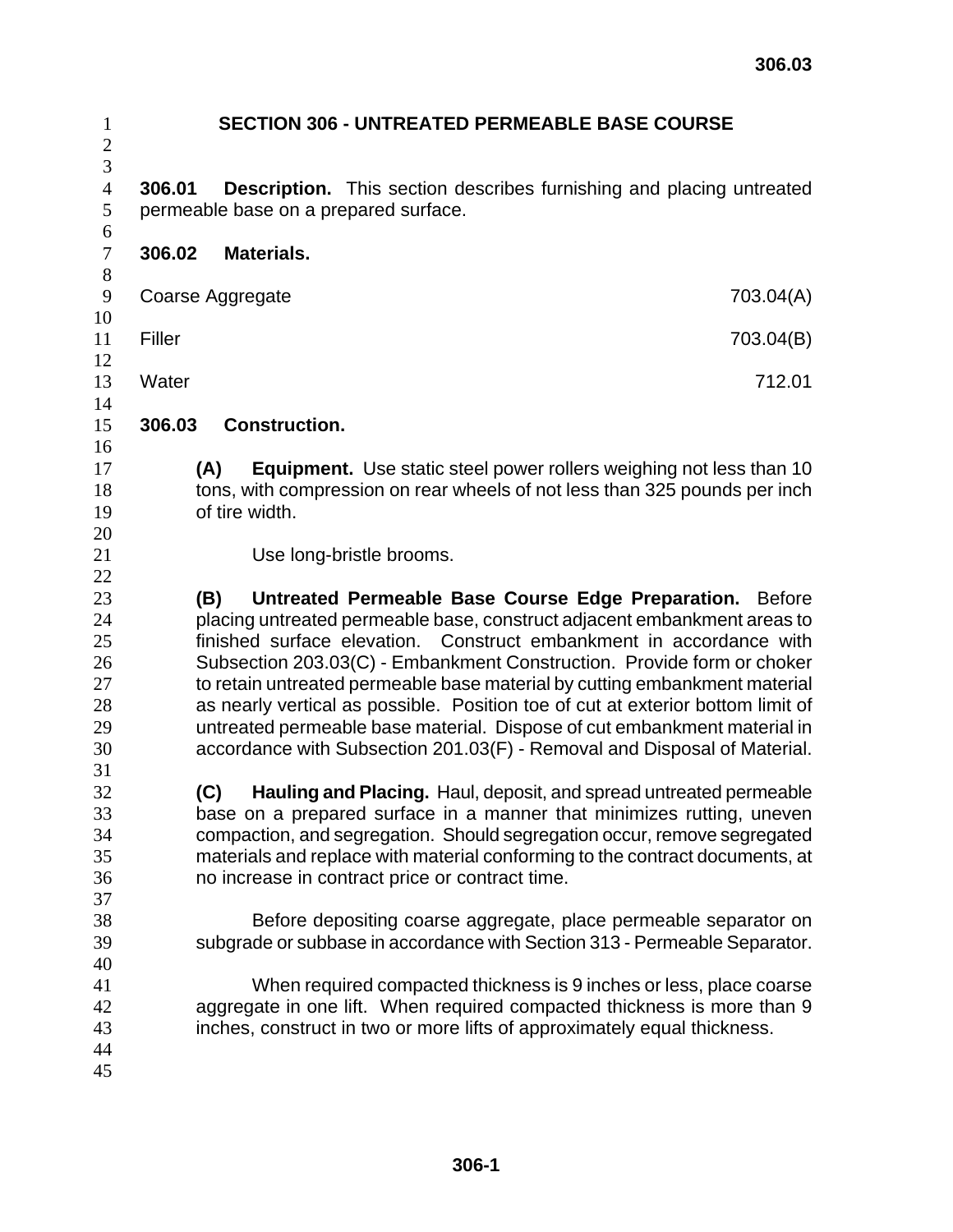- Construction equipment will not be allowed to make sudden stops, starts, or turns on coarse aggregate. Spread coarse aggregate using loader or grader. Place coarse aggregate on permeable separator with at least 12 inches of material between equipment tires or tracks and permeable separator. When required thickness is less than 12 inches, limit size and weight of construction vehicles so that rutting in coarse aggregate is not greater than 3 inches deep. Only placement, spreading, and smooth drum, non-vibratory compaction equipment will be allowed on first lift above permeable separator.
- **(D) Shaping and Compacting.** Immediately after spreading coarse aggregate, shape and compact each lift across full width using power roller. Roll in direction parallel to centerline of road. For areas inaccessible to roller, compact using tampers or compactors.
- For each lift, roll area to be compacted, without interruption, a minimum of 8 complete coverage passes.

When thoroughly compacted, untreated permeable base course shall conform to shape and dimension indicated in the contract documents. Limit surface deviations of finished areas to not more than 1/2 inch above or below theoretical grade.

After rolling final lift, spread filler in a thin layer, not exceeding 30 pounds of filler per square yard of coarse aggregate surface area. Filler shall be sufficiently dry to choke surface voids without caking or bridging. Sprinkle surface with water and roll with two complete coverage passes. Scatter excess filler by light brooming.

Apply primer on filler surface in accordance with Section 420 – Primer for Untreated Permeable Base Course within 4 hours after roller compaction.

Use sufficient filler and water to keep edges of untreated permeable base course consolidated and compacted.

**(E) Protection of Untreated Permeable Base Course.** Keep traffic off untreated permeable base course, except for construction equipment directly 82 connected with primer operation.

Prevent foreign-material contamination that would reduce free draining properties of untreated permeable base course. If contaminant or filler, or both settle below surface voids, remove and reconstruct full depth of untreated permeable base course at no increase in contract price or contract time.

 

 **306-2**